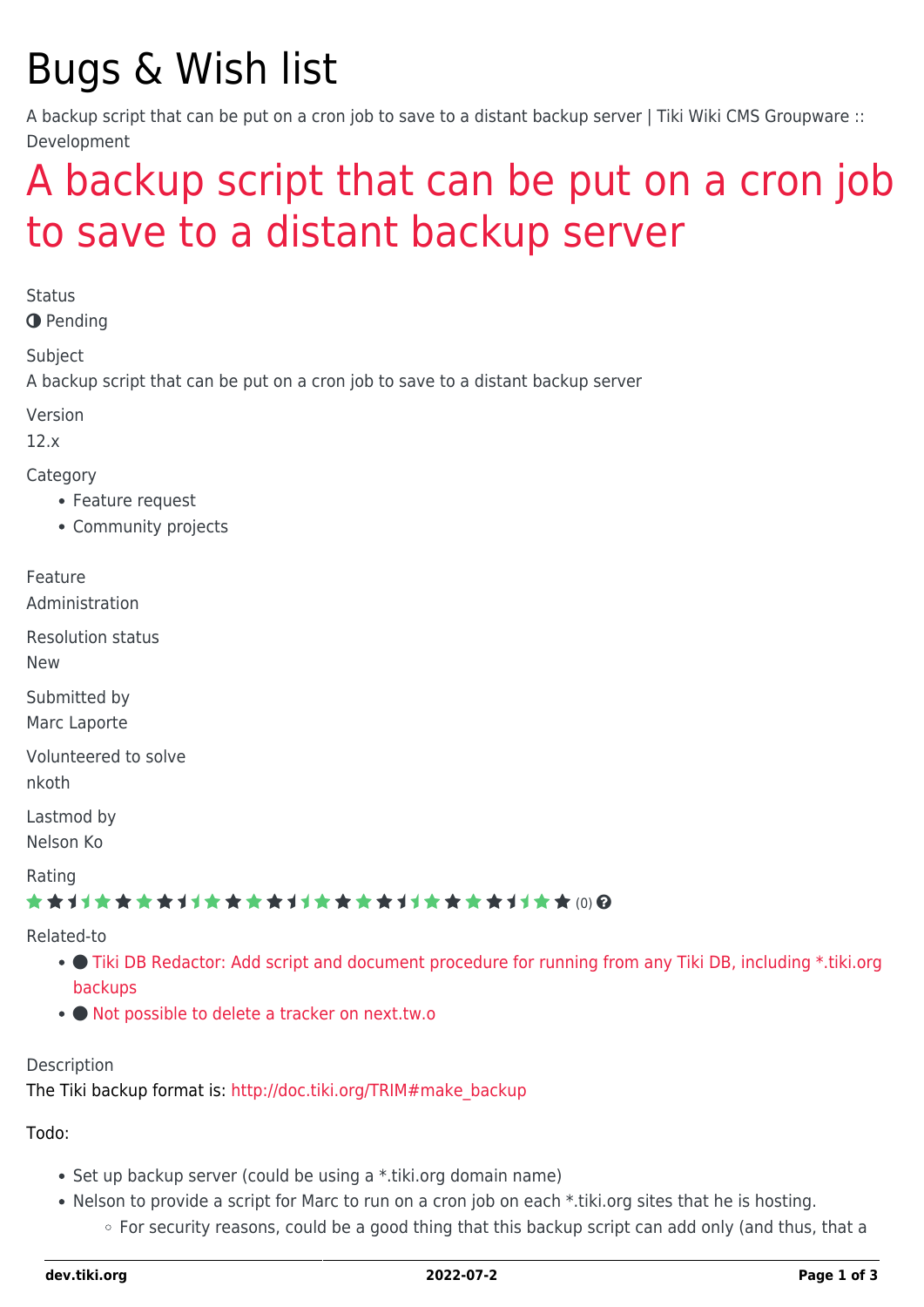compromised server can't be used to erase all our data)

- For the other servers managed by leu, changi and oliver, give them the same script or use an alternate method which provides the same result.
- Provide access to those backups to Jonny and LPH as they are needed to solve dogfood bugs, and they are great for performance testing.

If the script fails, there should be an alert to the Monitoring system (the community one managed by Tiki). So the script should signal some sort of success to Shinken instance we have.

Inspiration:

- [http://dev.tiki.org/Command-line+tool#console.php\\_backup](http://dev.tiki.org/Command-line+tool#console.php_backup)
- <http://sourceforge.net/p/tikiwiki/code/HEAD/tree/trunk/doc/devtools/tim/tim-snapshot>
- <http://sourceforge.net/p/tikiwiki/code/HEAD/tree/trim/scripts/backup.php>
- <http://sourceforge.net/p/tikiwiki/code/HEAD/tree/trunk/doc/devtools/backup.php>
- <http://sourceforge.net/p/tikiwiki/code/HEAD/tree/trunk/doc/devtools/backupdb.sh>

Importance 10 high

Easy to solve?

9

Priority

90

Demonstrate Bug (Tiki 19+)

#### Please demonstrate your bug on show2.tikiwiki.org

Version: trunk ▼ [Create show2.tikiwiki.org instance](#page--1-0)

Ticket ID 4665

Created Monday 19 August, 2013 15:01:36 GMT-0000 by Marc Laporte

LastModif Wednesday 13 November, 2013 18:04:02 GMT-0000

### Comments



### [Marc Laporte](https://dev.tiki.org/user11197) 18 Sep 13 04:53 GMT-0000

Including [Unknown column 'defaultOrderKey' in 'on clause' on](https://dev.tiki.org/wish4609) <http://next.tiki.org/tracker16>